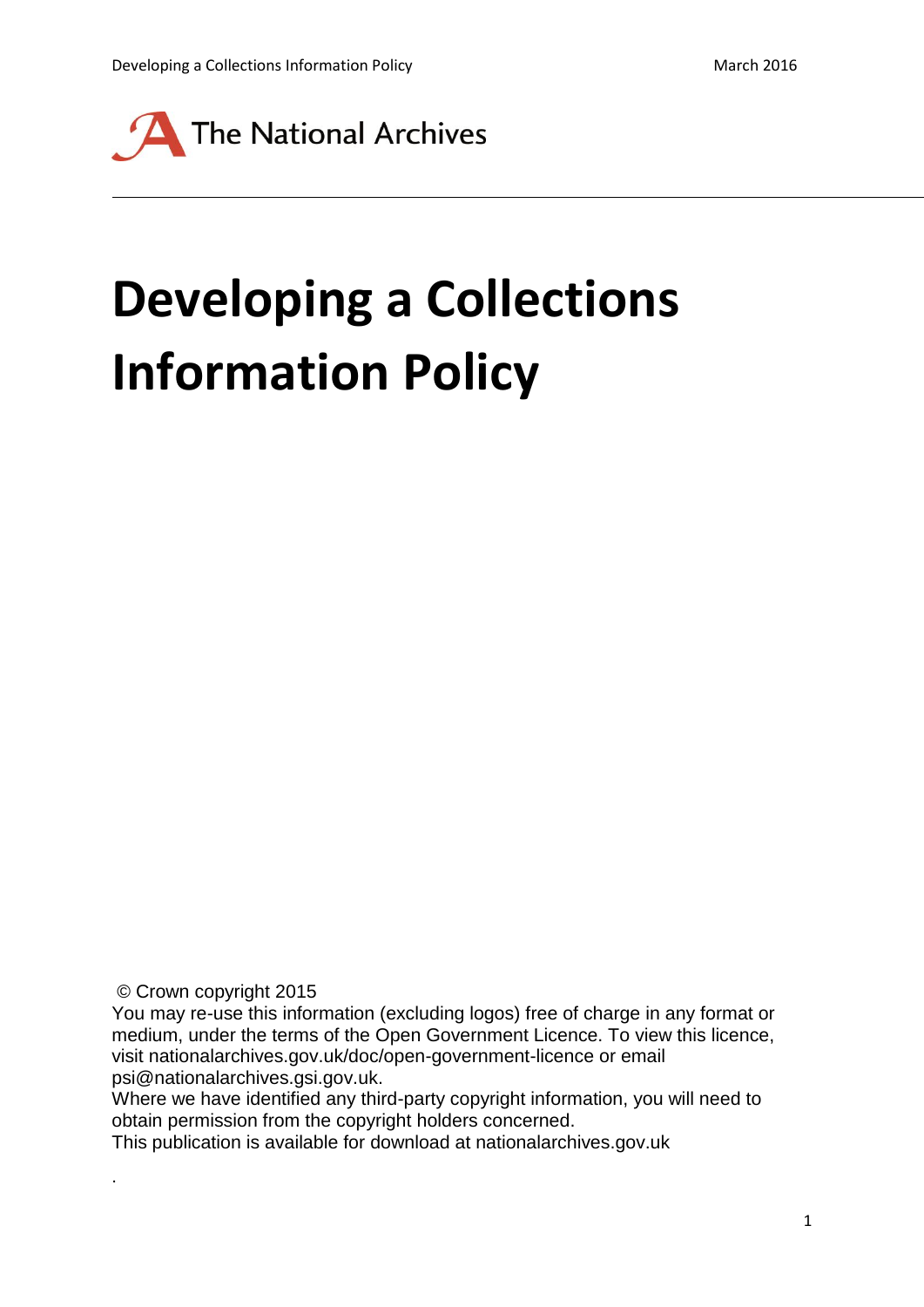## **Contents**

- 1. Purpose of the Guidance
- 2. Why have a Collections Information Policy
- 3. Understanding Collections Information
- 4. Policy, Plan or Procedure
- 5. Developing a Policy
- 6. Policy Scope and Content
- 7. Further Resources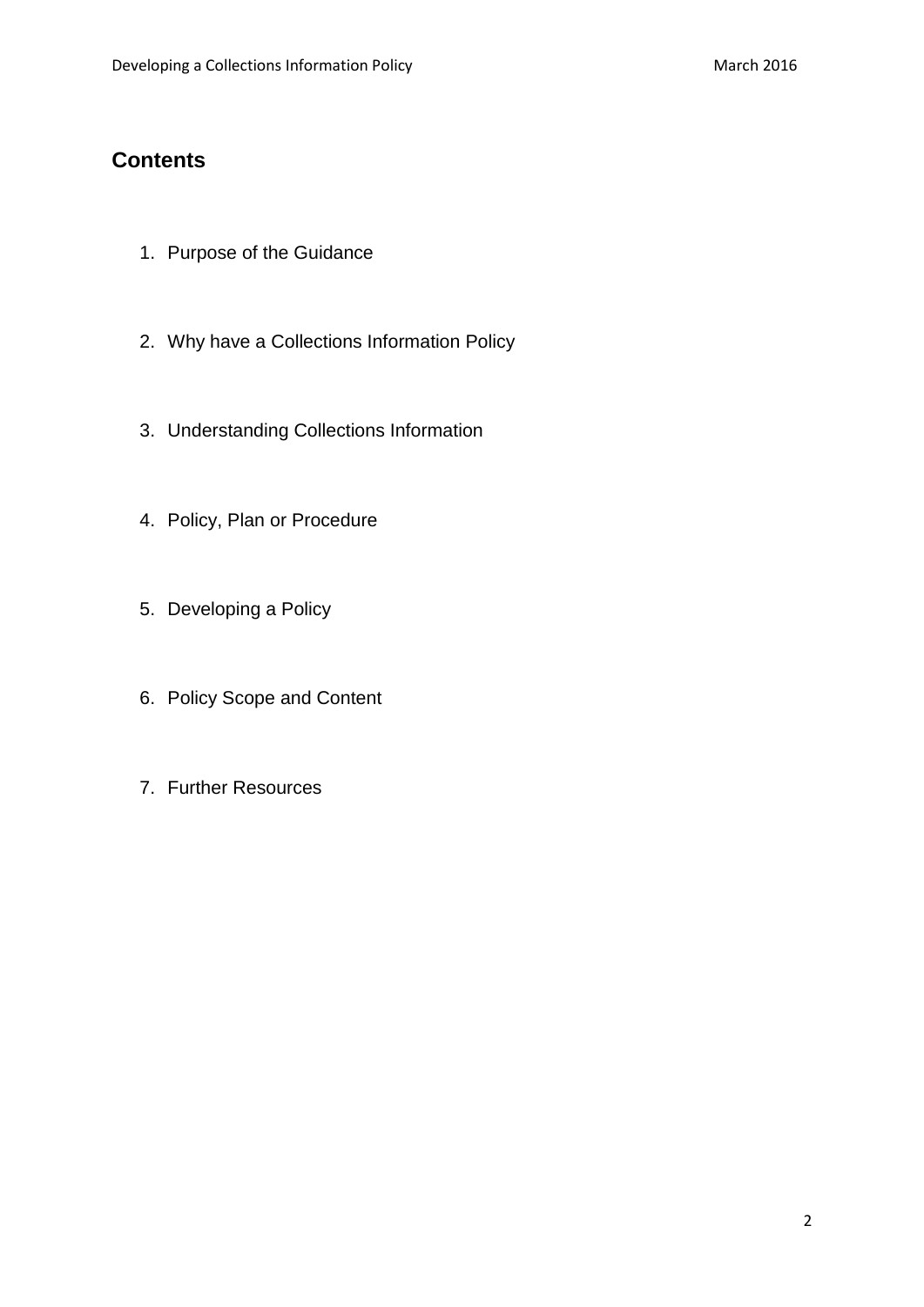### **1. Purpose of the Guidance**

Archivists routinely gather and record information about their collections from the point of accessioning onwards, both to manage and provide access to collections effectively. As yet, archivists have not routinely evidenced their adopted approach towards recording information about collections nor evidenced the thinking and decisions which have influenced this approach – all important for advocacy, transparency and accountability. Developing a written information policy can be an opportunity to create this evidence for future use.

The aim of this guidance therefore is to help archivists write a Collections Information Policy which reflects their own archive service's approach to collections information and which they can use practically by developing a policy which will:

- Evidence why collections information activities are important and demonstrate the value of what the archive service does in this area
- Help the archive service meet the Archive Service Accreditation Standard under requirement 2.3.1 Collections Information Policy

The guidance is aimed at staff who work in any type of archive service and tasked with writing a Collections Information Policy. It is not a template, but should allow archivists to develop a Collections Information Policy which reflects the purpose of their archive service and the environment in which they operate.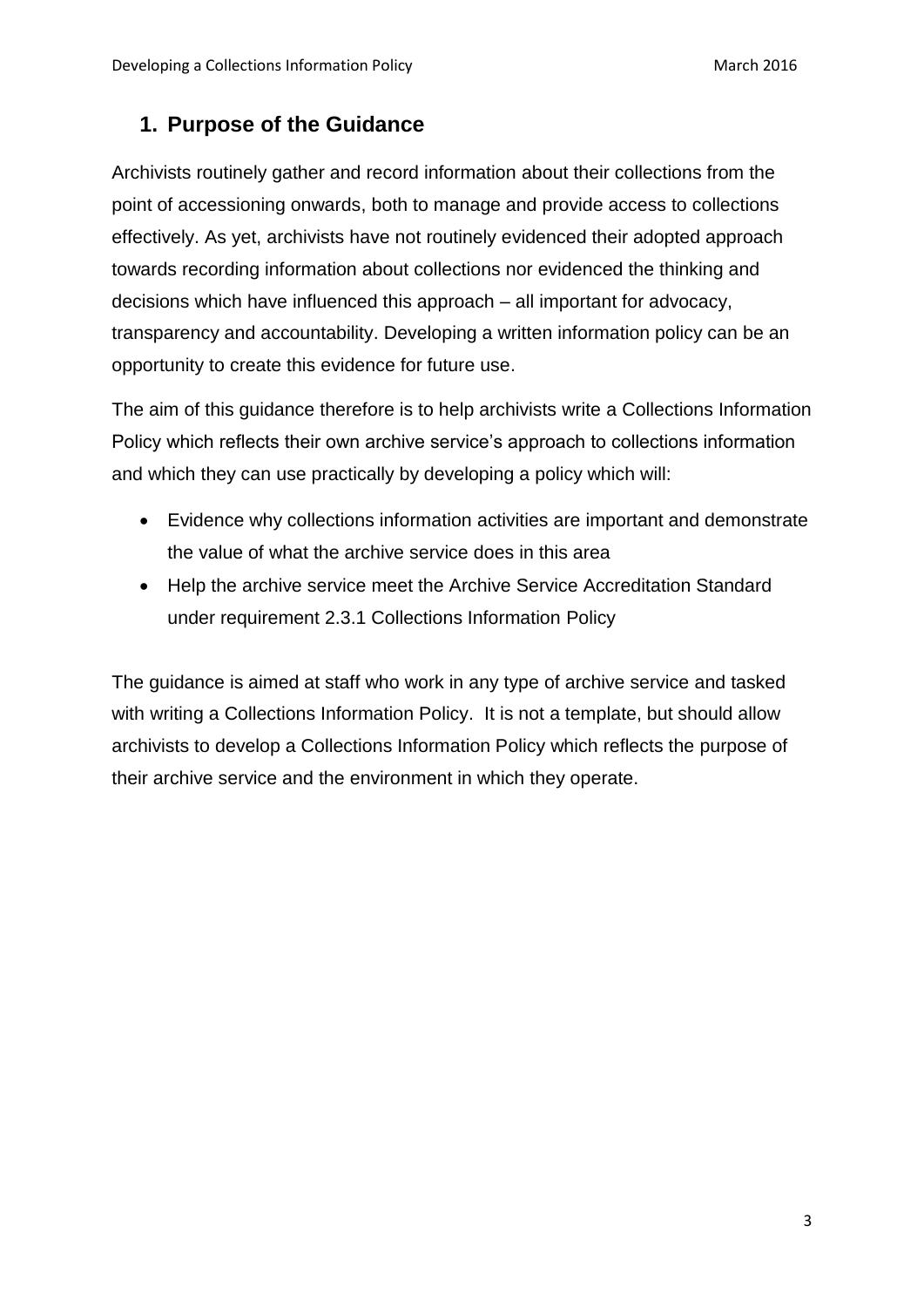#### **2. Why have a Collections Information Policy?**

Writing an effective policy requires the investment of staff time and it can be useful to identify some benefits and value of a Collections Information Policy to justify this investment.

**A tool for advocacy:** A written statement which explains the importance of collections information and describes professional activities associated with this is valuable for both internal and external stakeholders, such as senior managers or funders. It communicates the value of core but 'hidden' work undertaken by the archive service. Gaining approval for your collections information policy by parties within your reporting structure can be a useful method of gaining internal support for work in this area.

**Improves transparency and ensures accountability:** A clear and written statement that is available for consultation and which both describes and explains an archive service's approach and the reasons for what an archive service has promised to deliver can improve understanding and manage expectations among depositors, researchers and other key stakeholders. Documenting, explaining and justifying your approach can lead to improved confidence amongst these stakeholders.

**Improving Collections Management within the archive service:** Documenting your approach to Collections Information can be an opportunity to review how well this integrates with other collections management activities such as accessioning, appraisal, collections care, and providing access to collections. It re-enforces the interrelationship between collections development, collections information and collections care. A policy should provide a framework to guide any decision making within the archive service and thereby encourages consistent planning across collections management. A policy also provides guidance to all staff and others involved in collections information activities.

**Guide Collections Information planning:** A written document outlining your approach to managing and developing collections information can provide a practical tool to guide planning in line with identified priorities and ensure a consistent approach through successive planning cycles.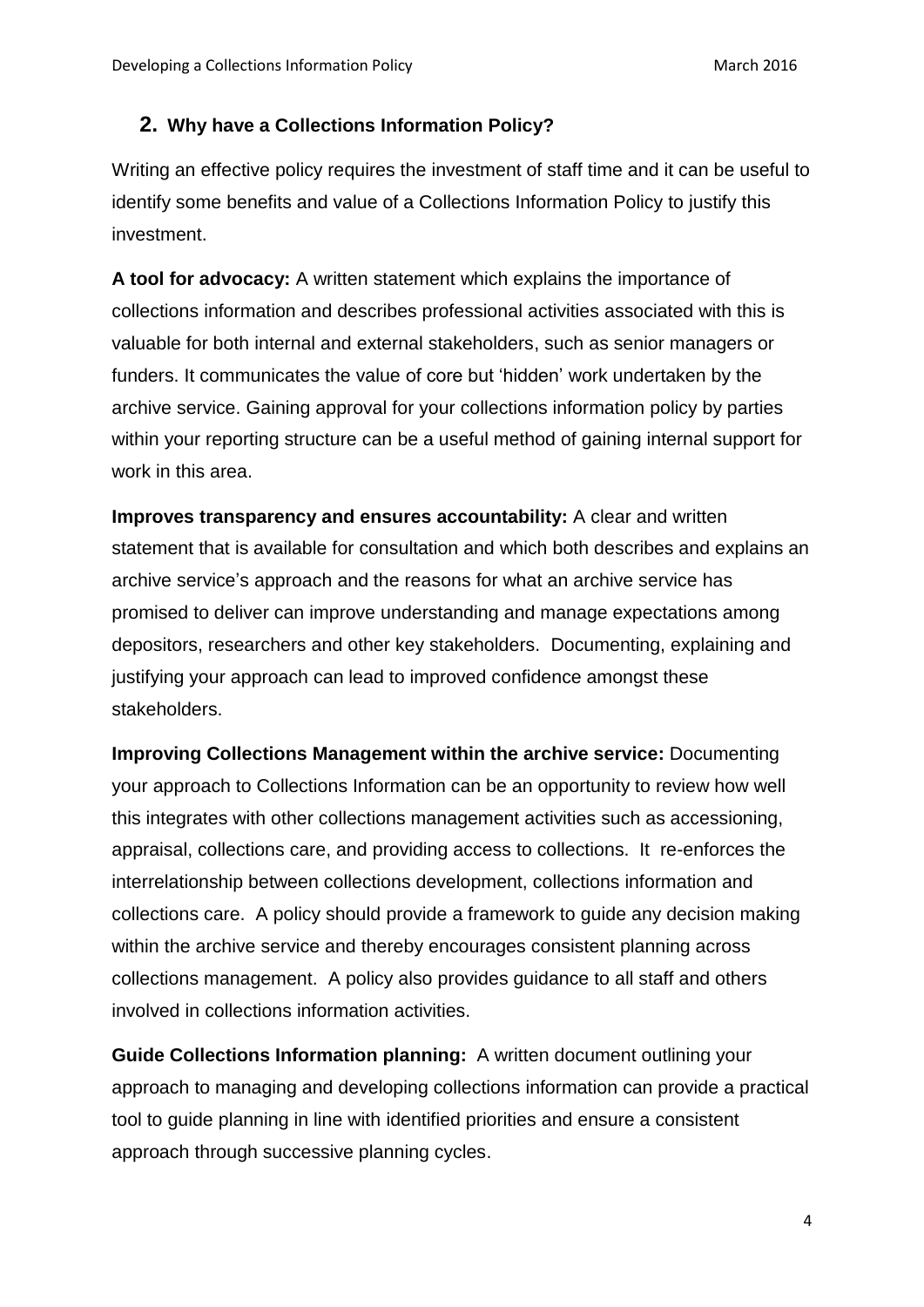**Succession Planning:** Documenting the archive service's current approach to managing collections information can preserve knowledge of staff and help with succession planning within the archive service.

**Increasing acceptance of national and international standards:** With the increasing acceptance of national and internal standards within the archives community, particularly in with regard to cataloguing, it can be useful for an archive service to communicate their approach to recording this information. This can help with sharing collections information more widely through networks.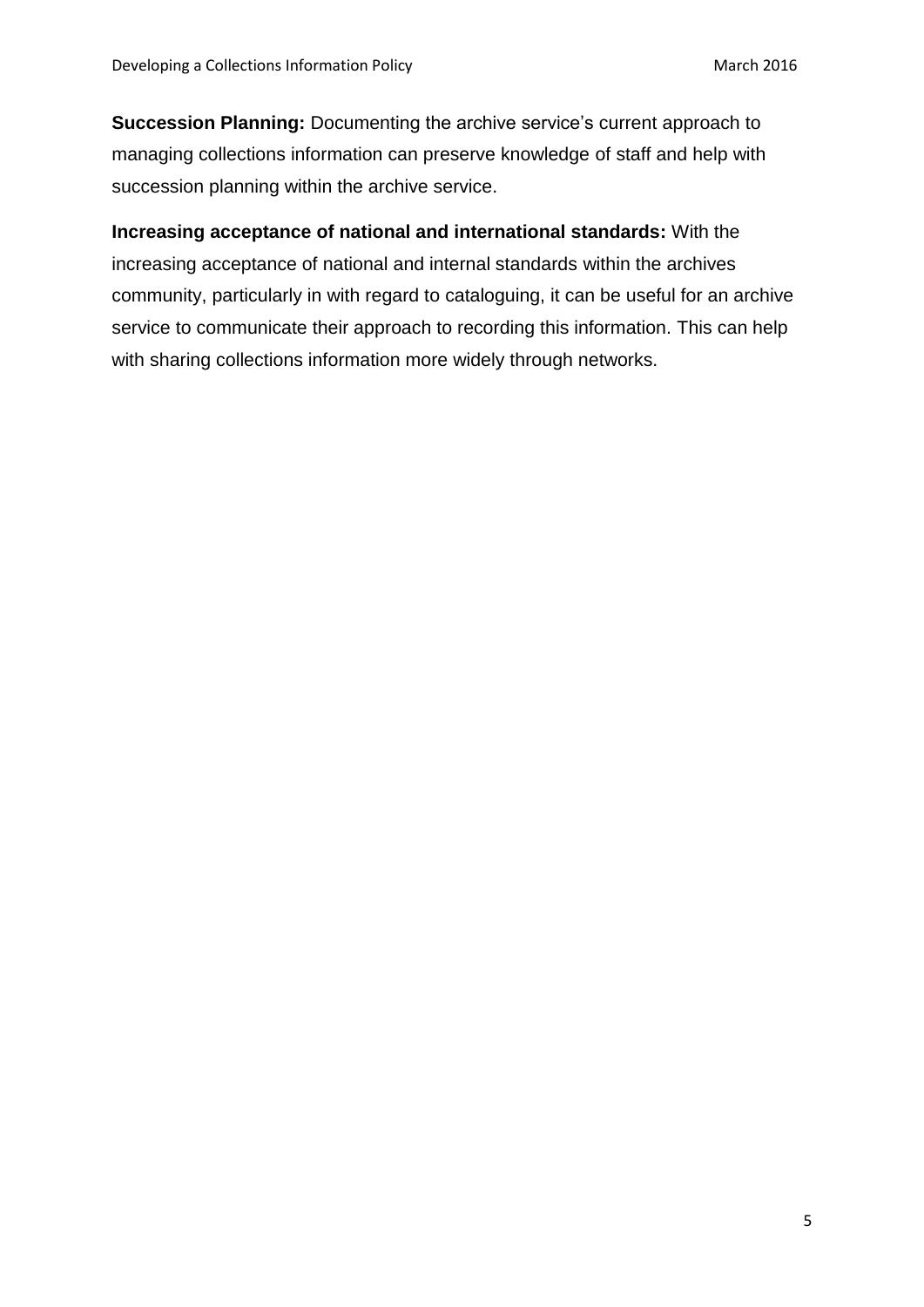## **3. Understanding Collections Information**

#### **3.1 What is Collections Information?**

Collections information is the information used for the management of the collections held by an archive service. It provides intellectual control over collections in order to enable access to collections. It is therefore any information collected from depositors or information generated during accessioning, appraisal of collections, cataloguing and the creation finding aids, and which records the location and movement of collections.

PAS 197:2009 defines collections information as *'information an organisation collects, holds and maintains about its collections and/or collected items'.*

*'Points where archive services gathers information- deposit and accessioning, cataloguing, physical condition, preservation and conservation activities.'*

Those working in archive services are therefore very likely to be familiar with the concept of collections information if not the concept of a written collections information policy.

#### **3.2 Collections Information and Archive Service Accreditation**

Archive Service Accreditation is the UK Standard for Archive Services and looks at how well an archive service performs in three areas: in organisational health, collections management, and providing access to collections for a range of stakeholders.

The standard was designed to fit closely with other frameworks and standards already in use in the archive, museum and library sectors such as the PSQG Standard for Access to Archives PD 5454 and PAS 197:2009.

In terms of collections management, Archive Service Accreditation adopted as primary reference the recommended structure for an integrated Collections Management Framework laid out in PAS 197:2009 i.e. a framework of policy, plans and procedures.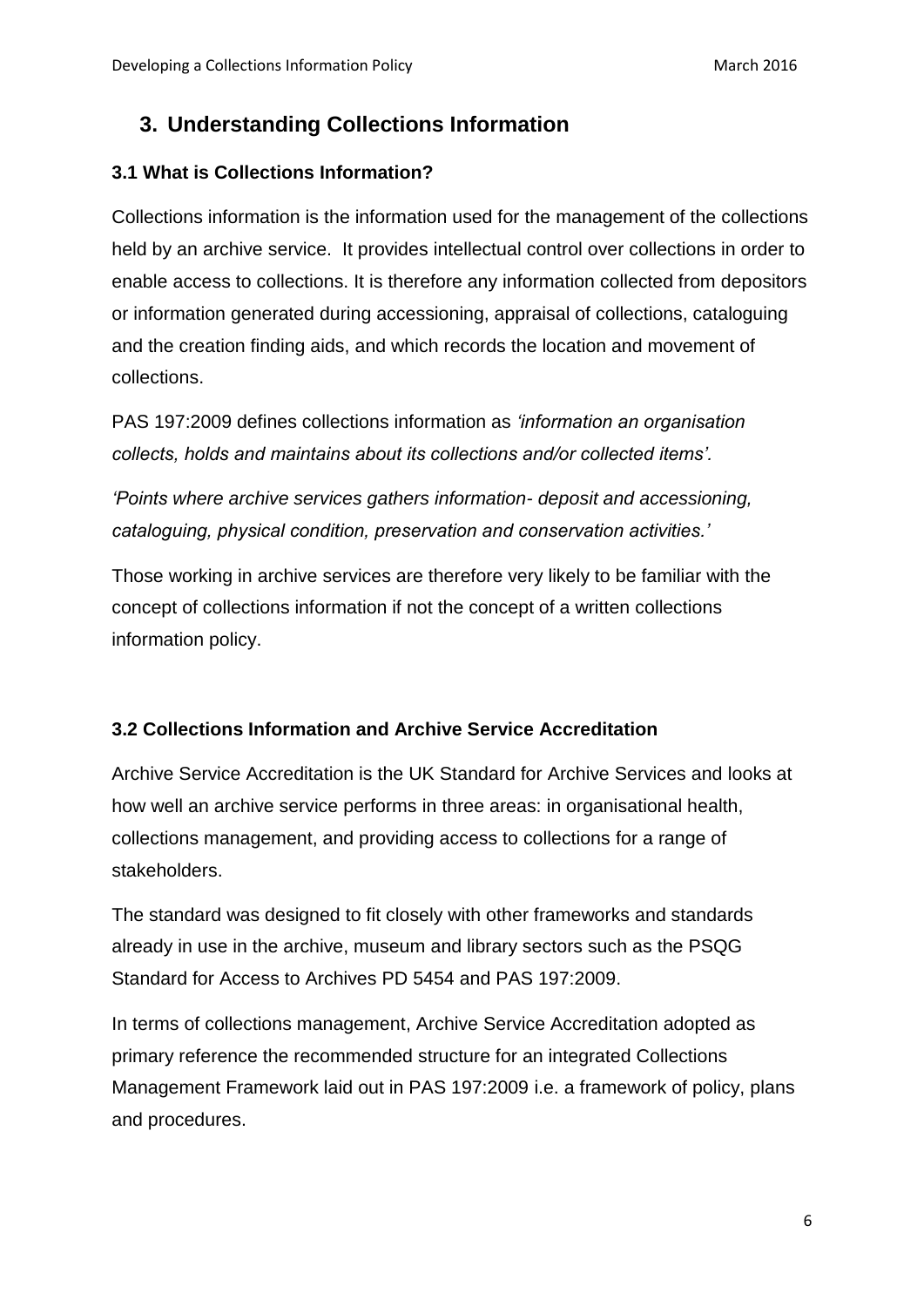The standard also borrows much of the terminology relating to the management of collections i.e. collections development, collections care, collections access and most importantly in this context collections information.

#### *Requirement 2.3.1 of the Archive Service Accreditation Standard* states that:

'The archive service has a policy on collections information which specifies how collections information is recorded and enhanced and the standards and procedures which must apply'

The Standard also requires that the archives service has collections information plan and collections information procedures to deliver the policy in practice.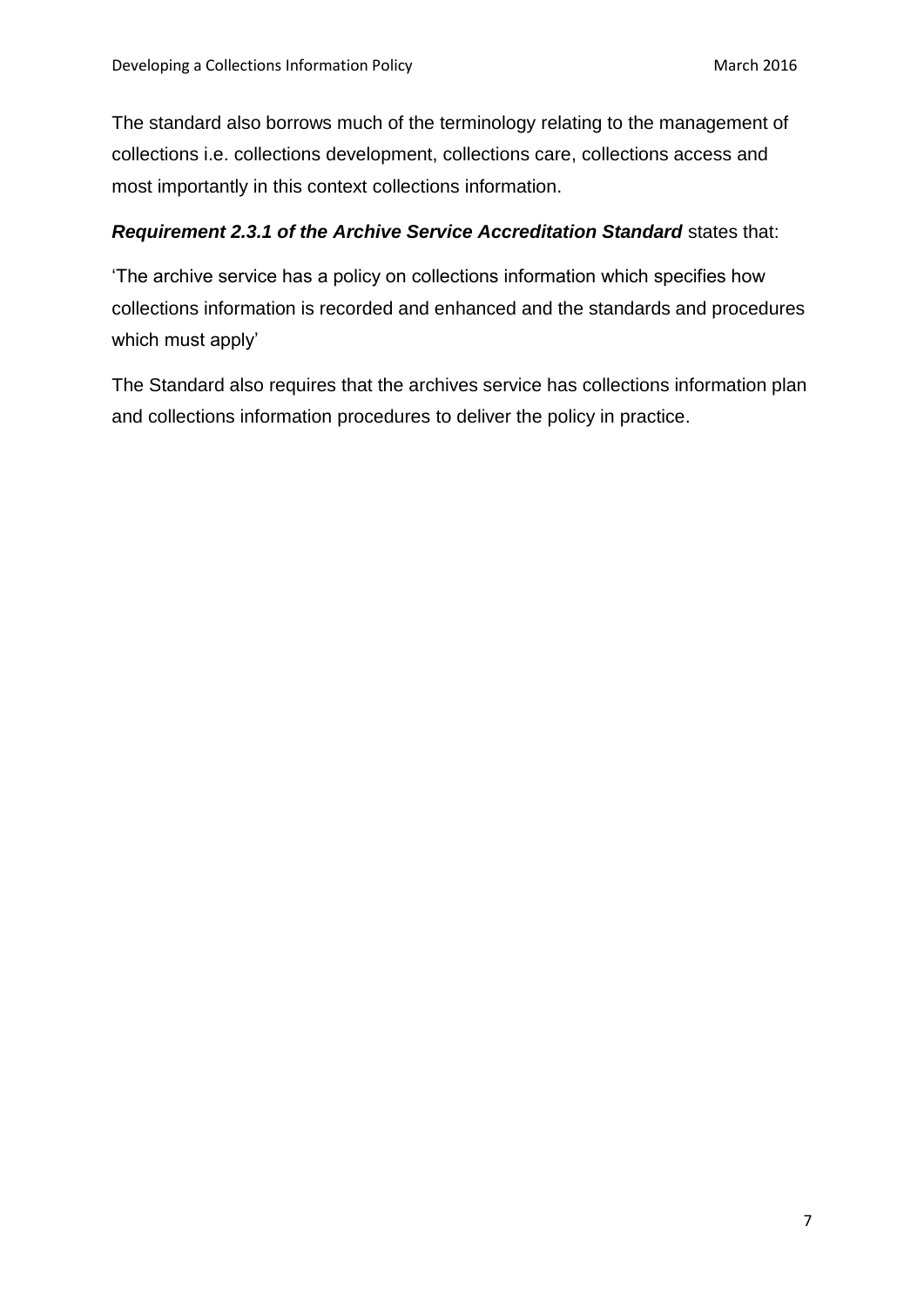## **4. Policy, Plan or Procedure?**

Understanding the scope and content of a policy, plan or procedure and the relationship between these can also help clarify the scope and content of the policy itself.

With reference to the [Archive Service Accreditation Guidance](http://www.nationalarchives.gov.uk/documents/archives/archive-service-accreditation-guidance.pdf) :

Policy: Describes the overall intentions and directions of an organisation. Provide a framework for organisational planning and action. Can be written in the form of a statement, require the endorsement of the organisation's governing body. It should address the whys.

Plan: Sets out the objectives of an organisation and identify the actions needed to achieve those objectives, in line with the organisation's policies and in order to deliver its mission statement. Planning documents should link with and be consistent with the policy to which it relates. Examples are strategies (3-5 years), business plans annual, departmental/individual action plans (often related to projects or reporting cycles)

Procedures: Describe a specified way to carry out an activity or a process in order to deliver a particular output or outcome. Procedures may be documented in the form of operational guides, manuals, handbooks, instructions etc. Procedures should be consistent with and policy to which they relate.

For small archive services or for those archive services who are integrated within a wider collections organisation, the Collections Information Policy may be part of an overall Collections Management Policy for the archive or be integrated within the policies of the wider organisation.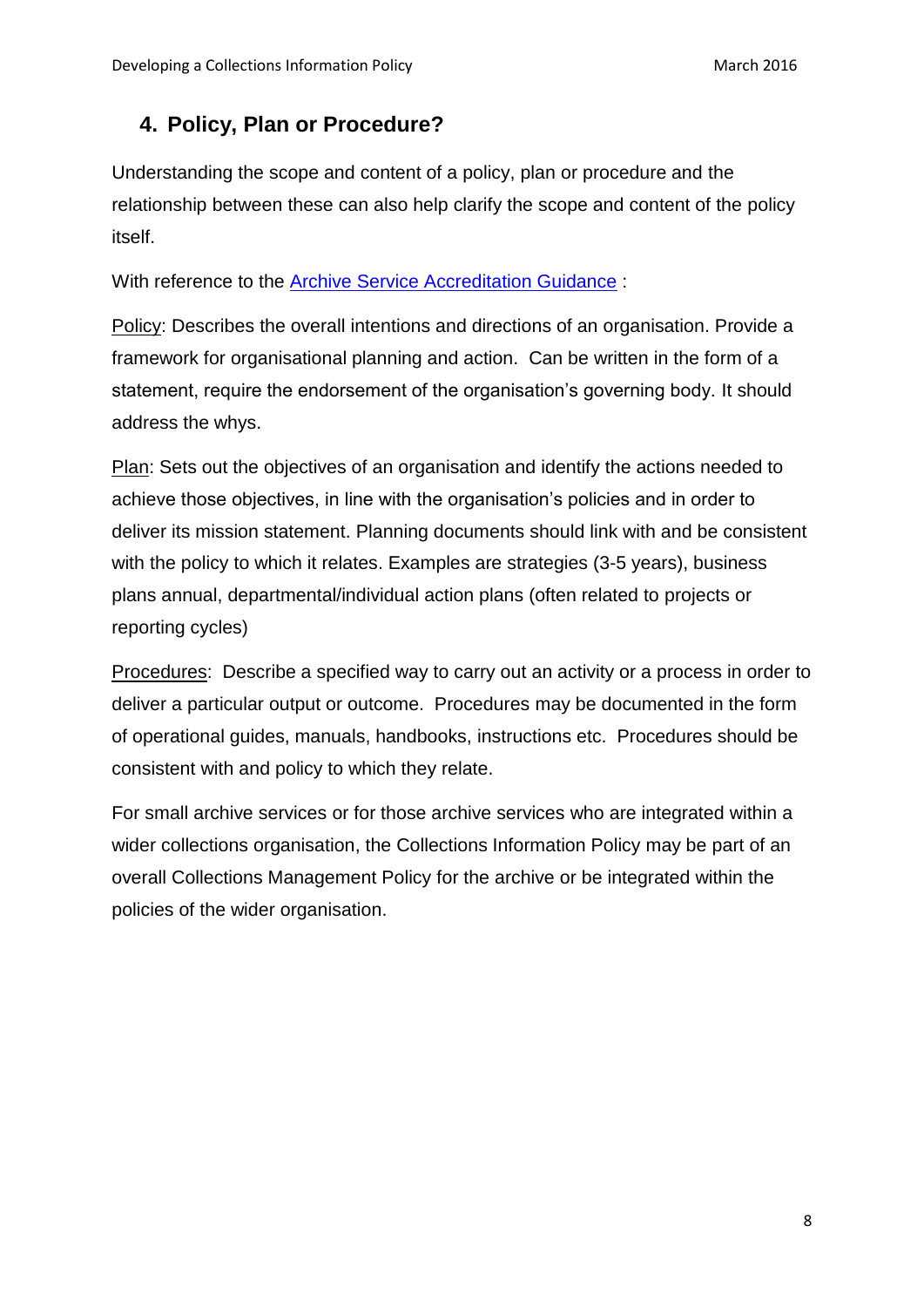## **5. Developing a policy**

This section will take you through the key steps of writing and developing a policy. It is recognised that many organisations have their own in house procedures and guidelines for developing and writing policies.

*Remember that your policy should cover both analogue and born digital collections.*

| <b>Step</b>    | Activity                                    | <b>Notes</b>                                                                                                                                                                                                                                                                                                                                                                                                                                                                                                                |
|----------------|---------------------------------------------|-----------------------------------------------------------------------------------------------------------------------------------------------------------------------------------------------------------------------------------------------------------------------------------------------------------------------------------------------------------------------------------------------------------------------------------------------------------------------------------------------------------------------------|
| 1              | Define the aim and scope of                 | Be clear as to why you are writing the policy                                                                                                                                                                                                                                                                                                                                                                                                                                                                               |
|                | your policy                                 | and what you want to include.                                                                                                                                                                                                                                                                                                                                                                                                                                                                                               |
|                |                                             | Questions to consider:<br>Why are you writing the policy, what do<br>you want your policy to achieve?<br>Who are your audiences? who you are<br>writing the policy for, for example<br>archive service staff, researchers,<br>depositors, funders? What do they<br>need to know?<br>How will your policy provide effective<br>guidance for collections information<br>management planning and link with<br>procedures?<br>How will it link with collections<br>development, collections care, and<br>access to collections? |
| $\overline{2}$ | Research the content and                    | Questions to consider:                                                                                                                                                                                                                                                                                                                                                                                                                                                                                                      |
|                | consult with other staff where<br>necessary | What is the current approach of the<br>archive service? How can this be<br>reflected in the policy?<br>How does it relate to other policies<br>$\bullet$<br>such as access policies, collections<br>care policies, collections development                                                                                                                                                                                                                                                                                  |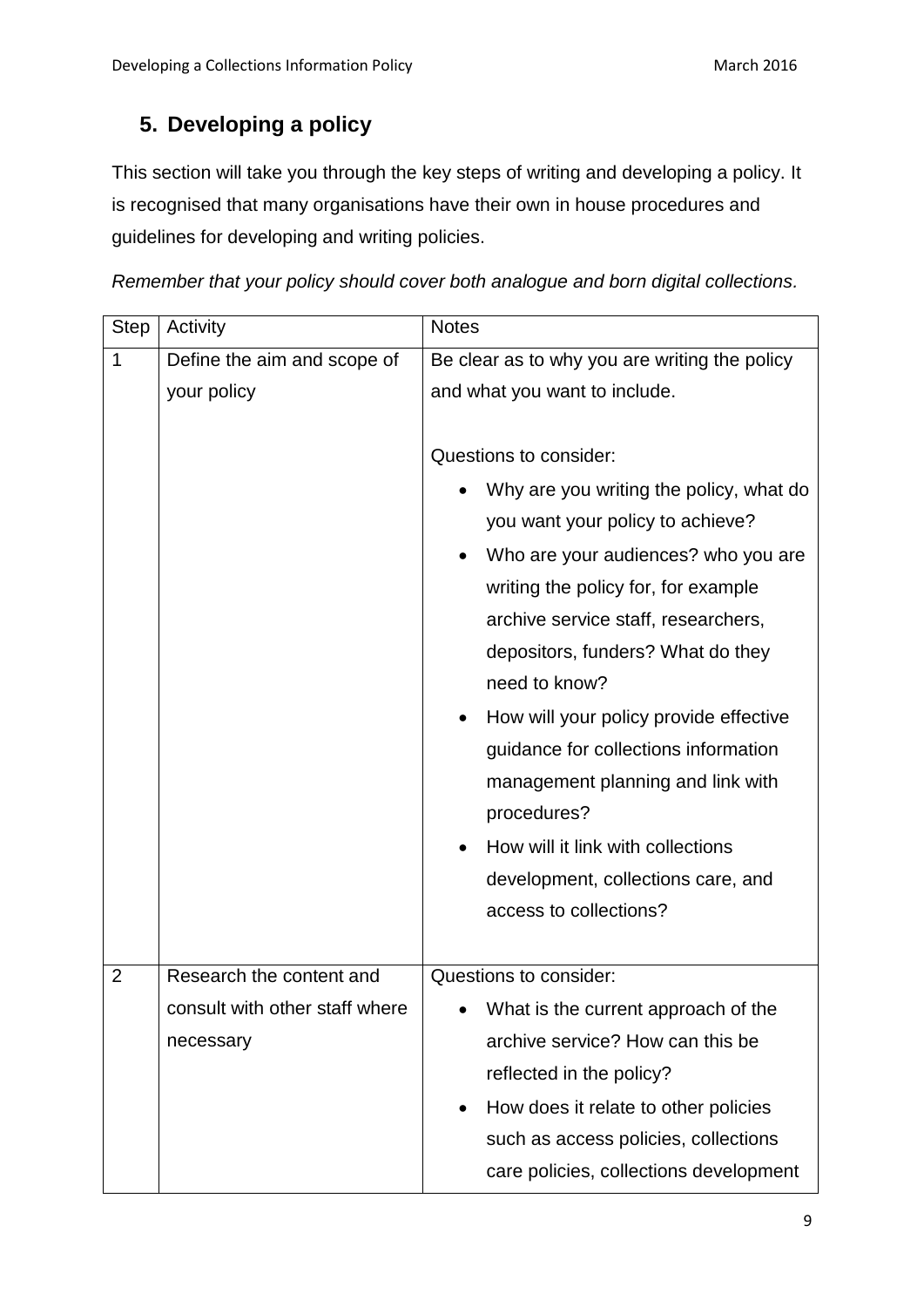|   |                           | polices? Do these policies                      |
|---|---------------------------|-------------------------------------------------|
|   |                           | successfully integrate with each other          |
|   |                           | and support rather than work in                 |
|   |                           | conflict?                                       |
| 3 | Develop the structure and | Questions to consider:                          |
|   | content of the policy     | How will the archive service's                  |
|   |                           | approach be reflected in the policy?            |
|   |                           | How is this best communicated? What             |
|   |                           | format or style is best suited to your          |
|   |                           | content?                                        |
|   |                           |                                                 |
| 4 | Write the policy          | Questions to consider:                          |
|   |                           | Will you policy be easily understood by         |
|   |                           | non archivists if these are part of the         |
|   |                           | intended readership of the policy?              |
|   |                           |                                                 |
| 5 | Policy sign off           | This will depend on the management              |
|   |                           | structure within your organisation and how      |
|   |                           | powers of approval are delegated within the     |
|   |                           | management structure. Obtaining approval        |
|   |                           | for the policy by a more senior manager         |
|   |                           | within the management structure can mean        |
|   |                           | generating interest and creating visibility for |
|   |                           | what you are doing, achieving advocacy for      |
|   |                           | your archive service.                           |
| 6 | Publicise and communicate | Questions to consider:                          |
|   | your new policy           | Who needs to know about your new                |
|   |                           | policy? Who needs to know the detail            |
|   |                           | of your policy? Who needs to be aware           |
|   |                           | of your new policy? Consider this with          |
|   |                           | reference to different audiences such           |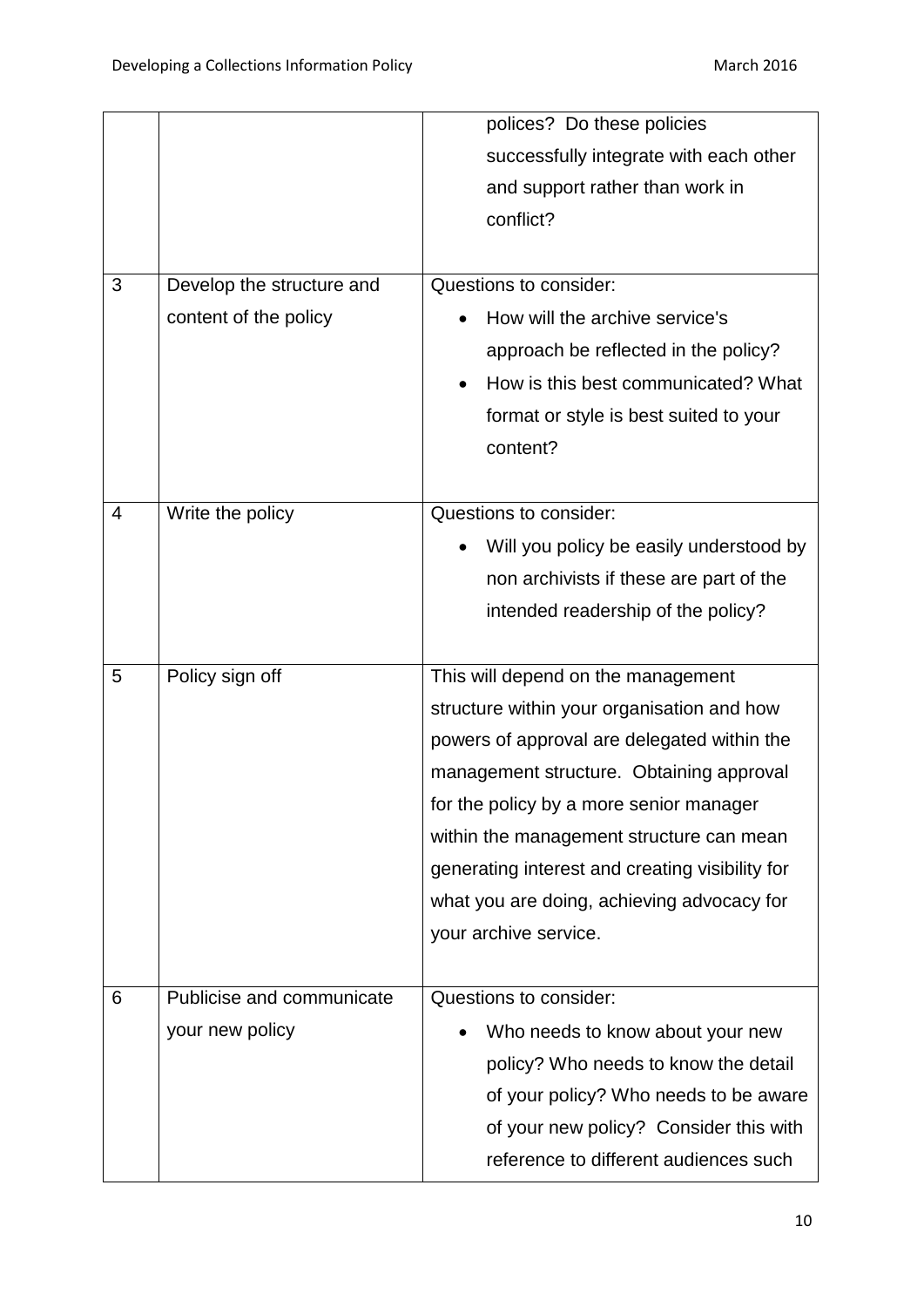|   |                      | as: archive service staff, senior           |
|---|----------------------|---------------------------------------------|
|   |                      | management, depositors, funders,            |
|   |                      | researchers                                 |
|   |                      | What is the best method to                  |
|   |                      | communicate this for each audience -        |
|   |                      | via a website, intranet, newsletter,        |
|   |                      | email, face to face or team meeting, a      |
|   |                      | training session?                           |
|   |                      |                                             |
| 7 | <b>Policy Review</b> | Reviewing your policy on a regular basis    |
|   |                      | ensures it remains current and reflects the |
|   |                      | aims and needs of your archive service.     |
|   |                      |                                             |
|   |                      |                                             |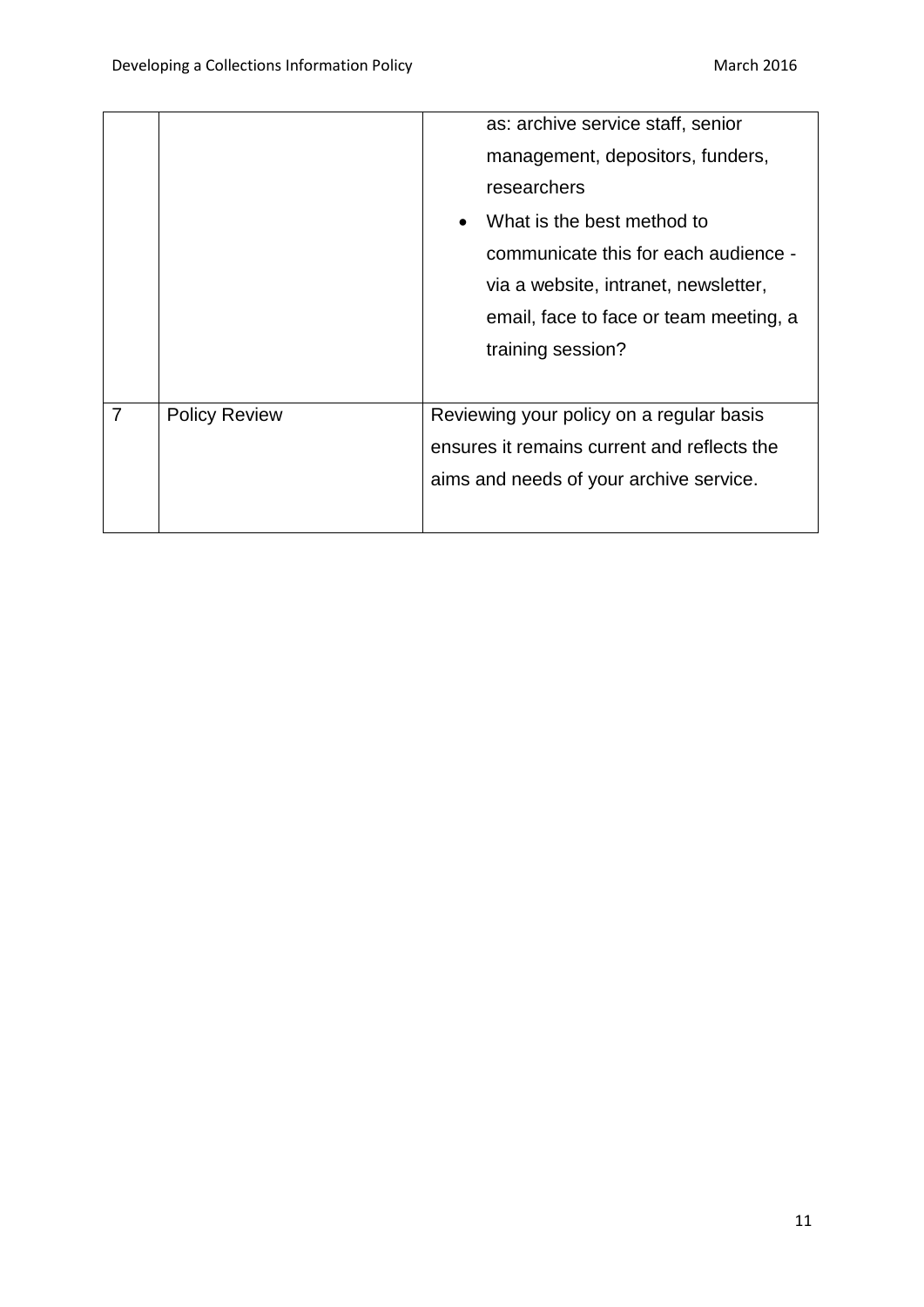## **6) Policy Scope and Content**

This section will help you decide what to include in your collections information policy, remembering that every archive service is different and not every suggestion may be relevant to your service and situation. There is no model template or model structure for a Collections Information Policy, but some of the following are likely to be relevant.

- **Providing context to your overall approach**
- **Legislative context**
- **Systems used for recording collections information**
- **Point of deposit and accessioning**
- **Disposals and withdrawals**
- **Location and movement control**
- **Cataloguing**
- **Staffing and funding**
- **Protecting your collections information**

*The policy should cover collections information concerning both analogue and born digital collections.*

| <b>Content</b>                          | <b>Notes</b>                              |
|-----------------------------------------|-------------------------------------------|
| Providing context to your approach -    | Stating why collections information is    |
| the importance of Collections           | important will help to engage your        |
| <b>Information</b>                      | audience or readership and make it clear  |
|                                         | how collections information helps the     |
| The archive service 'recognises that    | archive service to achieve its aims.      |
| good documentation of its collections,  |                                           |
| through accessioning cataloguing and    | Linking collections information to the    |
| other activities, is fundamental to     | overall mission, purpose and aims of the  |
| collections management and to good      | archive service and how it relates to     |
| public access; [the] archives is        | other areas of collections management     |
| committed to improving the quality of   | and access to collections can strengthen  |
| collections information in terms of its | this further and provides evidence of how |
| structures and completeness.'           | well functions work together within the   |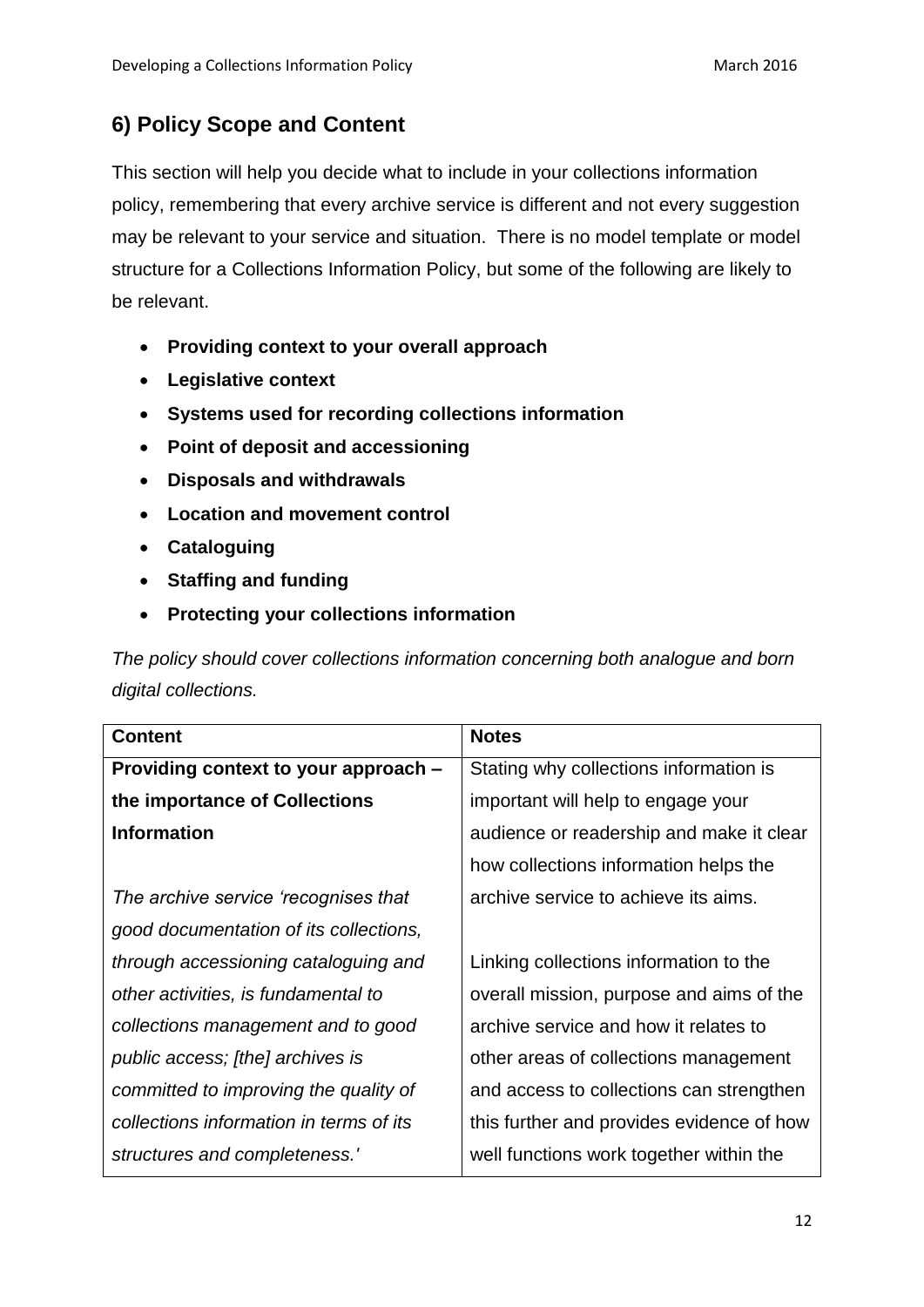| (Lancashire Archives)                     | archive service.                           |
|-------------------------------------------|--------------------------------------------|
|                                           |                                            |
| explains how we aim to maintain and       | This might be expressed through a          |
| provide accurate documentation of our     | statement reflecting the archive service's |
| collections for the purpose of their      | overall commitment to collections          |
| improved control and access. It supports  | information.                               |
| our Mission Statement as set out and      |                                            |
| should be seen in conjunction with [the]  |                                            |
| forward plan.' (Flintshire Record Office) |                                            |
|                                           |                                            |
| Providing context to your approach -      | Stating why a collections information      |
| importance of your Collections            | policy is important and how the archive    |
| <b>Information Policy</b>                 | service will use the policy during the     |
|                                           | course of its work is also crucial.        |
| 'It will assist in decision making and    |                                            |
| prioritising work in a range of           | Explaining how your policy influences      |
| circumstances; providing access to the    | your collections information planning can  |
| holdings which is balanced with their     | demonstrate the link between policy and    |
| long-term preservation and legislative    | plan: the difference the policy will make  |
| requirements; cataloguing work by staff   | in practice.                               |
| and volunteers; submission of funding     |                                            |
| bids with a cataloguing and information   | Examples might include guiding the         |
| enhancement aspect.' University of        | archive service's approach to recording    |
| <b>Huddersfield Archives</b>              | and making accessible catalogue            |
|                                           | information; guiding cataloguing           |
| 'The policy is supported by a Collections | planning; providing evidence of your       |
| Information Plan, which outlines the      | approach to stakeholders and potential     |
| objectives through which we will achieve  | funders.                                   |
| the aims of this policy' (Worcestershire  |                                            |
| Archive and Archaeology Service)          |                                            |
|                                           |                                            |
| Providing context to your approach -      | Explaining the background to your          |
| historical background                     | current situation with regards to          |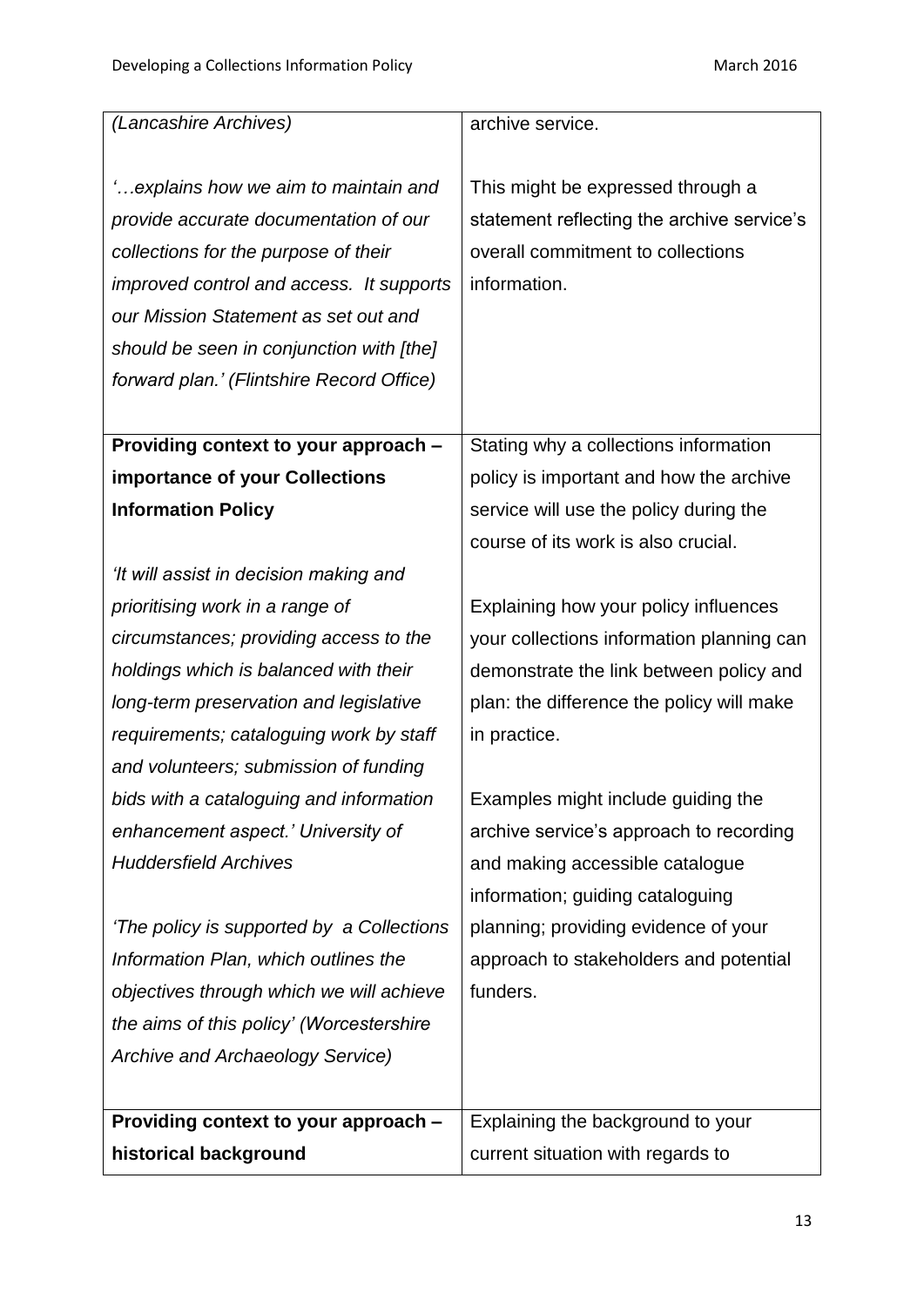|                                           | collections information can provide        |
|-------------------------------------------|--------------------------------------------|
| 'The approach to creating collections     | essential additional context for your      |
| information depends on the size of the    | approach. You may wish to clarify any      |
| cataloguing background, legacy of         | legacy issues in terms of cataloguing      |
| cataloguing systems and professional      | backlogs, periods of missing depositor     |
| standards used in the past' University of | details or gaps in accessions information, |
| <b>Huddersfield Archives</b>              | as prioritising these.                     |
|                                           |                                            |
| <b>Legislative context</b>                | You may wish to describe the legislative   |
|                                           | framework in which your archive service    |
|                                           | operates and any other organisational      |
|                                           | policies or codes of practice that might   |
|                                           | influence access to collections and the    |
|                                           | level of information made available,       |
|                                           | internally and to the wider public.        |
|                                           |                                            |
| <b>Systems for recording collections</b>  | The policy should note where the archive   |
| information                               | services records or holds collections      |
|                                           | information or any software used for       |
|                                           | recording and making available             |
|                                           | collections information. Examples include  |
|                                           | accession registers, depositor records,    |
|                                           | filing systems, and any software used.     |
|                                           |                                            |
| <b>Point of Deposit/Accessioning</b>      | The policy should include the archive      |
| 'Accessioning is the process of capturing | service's approach to recording            |
| information about acquisitions as they    | information about accessions, depositor    |
| are transferred into our care. For        | records, intellectual property rights,     |
| archives, this is the foundation on which | access restrictions/ownership and legal    |
| all subsequent management processes       | status of collections, what information is |
| rest.' (Derbyshire Record Office)         | recorded and any timescales for            |
|                                           | achieving this.                            |
| 'We will accurately record key            |                                            |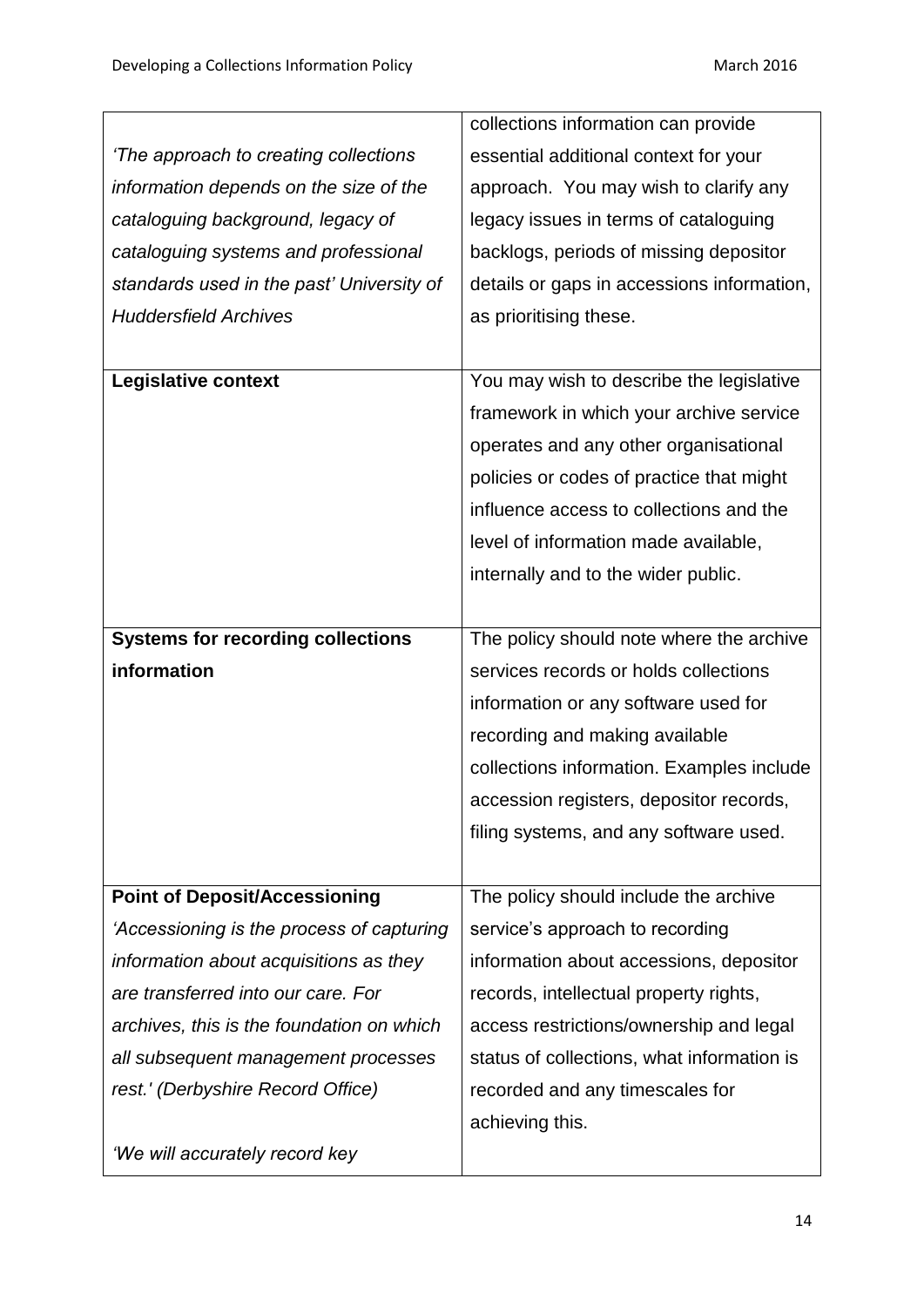| information about the archives we               | Where some of all of your collections        |
|-------------------------------------------------|----------------------------------------------|
| acquire, their nature and contents, the         | arrive through internal transfer, a policy   |
| identity of the person or body transferring     | on levels of information expected on         |
| the archives into our custody, and the          | transfer helps to set expectations from      |
| terms on which we are to hold the               | transferring bodies.                         |
| records.' (Derbyshire Record Office)            |                                              |
|                                                 | Publicising newly accessioned material       |
| 'Recording the provenance of collections        | to your stakeholder groups both internal     |
| is crucial to ensuring the integrity of our     | or external groups is an element of the      |
| archive collections. (Institute of              | accessioning process and your approach       |
| <b>Education Archives)</b>                      | to this should be included in the            |
|                                                 | Collections Information Policy, for          |
| 'Shropshire Archives participates in The        | example publishing information in an         |
| National Archives' annual Accessions to         | annual report, on the website or internal    |
| Repositories Survey to enable up-to-date        | intranet, via a newsletter or in the reading |
| information to appear on the National           | rooms.                                       |
| Register of Archives. Summaries of              |                                              |
| significant new accessions also regularly       | If you participate in The National           |
| appear in the Salopian Recorder, the            | Archives' annual accessions to               |
| Newsletter of the Friends of Shropshire         | repositories survey then this could also     |
| Archives, and in the Transactions of the        | be included here as a way of making          |
| <b>Shropshire Historical and Archaeological</b> | information available to a wider             |
| Society.' (Shropshire Archives)                 | audience.                                    |
|                                                 |                                              |
| <b>Disposals and withdrawals</b>                | Explaining your approach to recording        |
|                                                 | any decision about collection disposal or    |
| 'All disposals are recorded in the Content      | withdrawals in your policy is important      |
| and Structure field of the Adlib database.'     | not only for staff awareness but also for    |
| (Royal College of Gynaecologist and             | stakeholder confidence in collections        |
| Obstetricians)                                  | management.                                  |
|                                                 |                                              |
| <b>Location and movement control</b>            | Including a short statement about why        |
|                                                 | the archive service services records         |
|                                                 |                                              |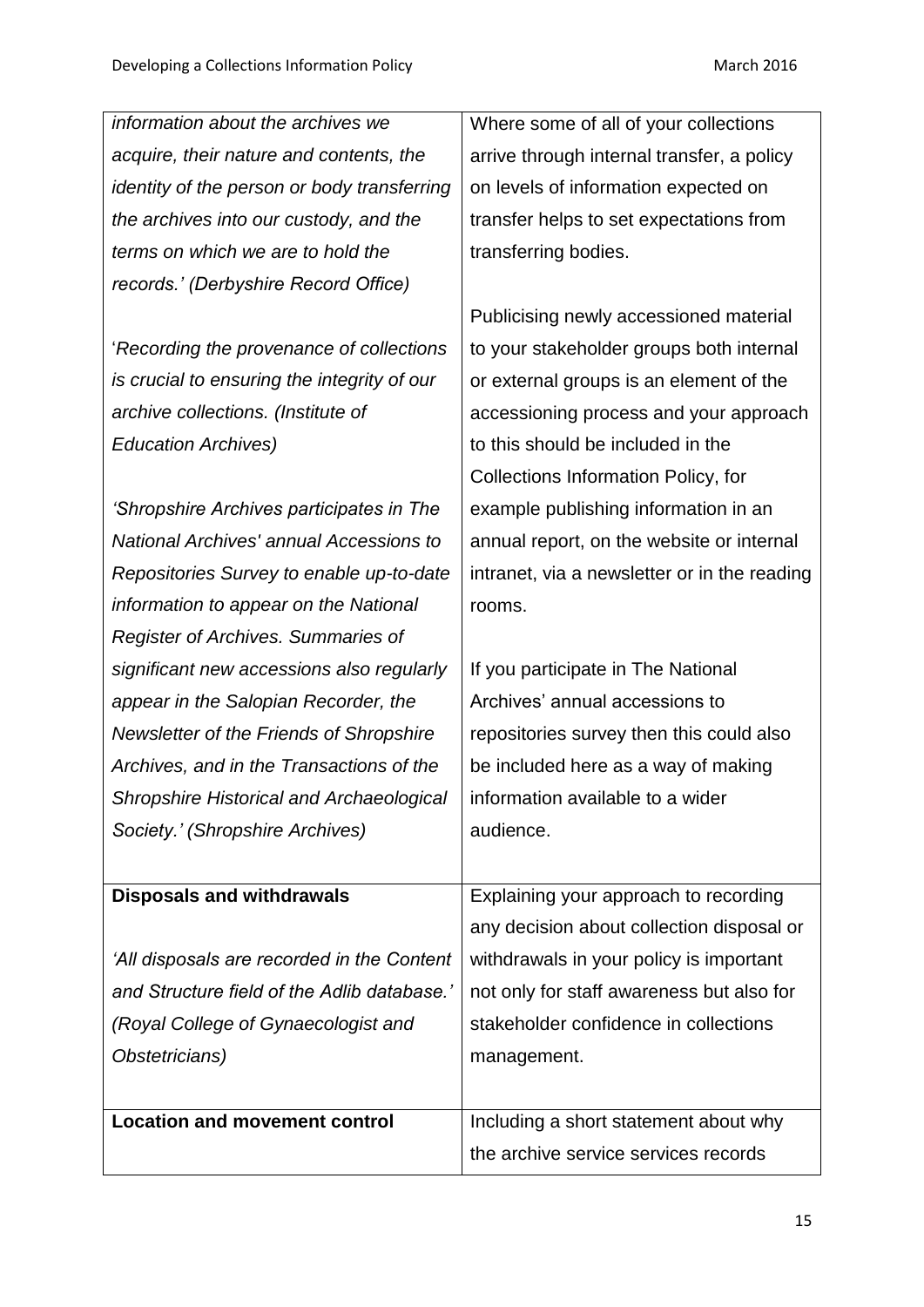| 'To help fulfil its obligations of care to the | location and movement of collections        |
|------------------------------------------------|---------------------------------------------|
| archive material it holds and to the           | reinforces the link between collections     |
| depositors of such material, FRO always        | information, including collections          |
| aims to maintain up-to date information        | information procedures and collections      |
| on the locations of all items in its care.'    | care, including security of collections, at |
| (Flintshire Record Office)                     | policy level.                               |
|                                                |                                             |
| <b>Finding Aids</b>                            | Any finding aids which facilitate access to |
|                                                | collections should be mentioned,            |
|                                                | including how these are improved and        |
|                                                | where published if relevant. Any older      |
|                                                | finding aids, such as published guides,     |
|                                                | which are not updated as a matter of        |
|                                                | policy may also be mentioned to clarify     |
|                                                | the approach.                               |
|                                                |                                             |
| <b>Cataloguing</b>                             | Explaining the approach to cataloguing in   |
|                                                | the context of what your archive service    |
| 'Cataloguing the material within Cumbria       | offers and in terms of providing access to  |
| Archive Service's custody is essential to      | collections is valuable in making the link  |
| enable staff to effectively manage the         | between collections management and          |
| information retained for permanent             | providing access to collections. Stating    |
| preservation within the Archive Centres,       | why cataloguing is important and linking    |
| and to enable public access as                 | this to access to collections can endorse   |
| appropriate.' (Cumbria Archive Service)        | the commitment to these. This can be        |
|                                                | particularly helpful in securing resource   |
| 'Cataloguing since 2009 has been               | for further description.                    |
| undertaken using CALM software                 |                                             |
| supported by an in-house General               | This section should reference both          |
| Manual for Cataloguing. FRO uses the           | analogue and born digital material as       |
|                                                |                                             |
| following standards:                           | appropriate.                                |
| The mandatory elements of International        |                                             |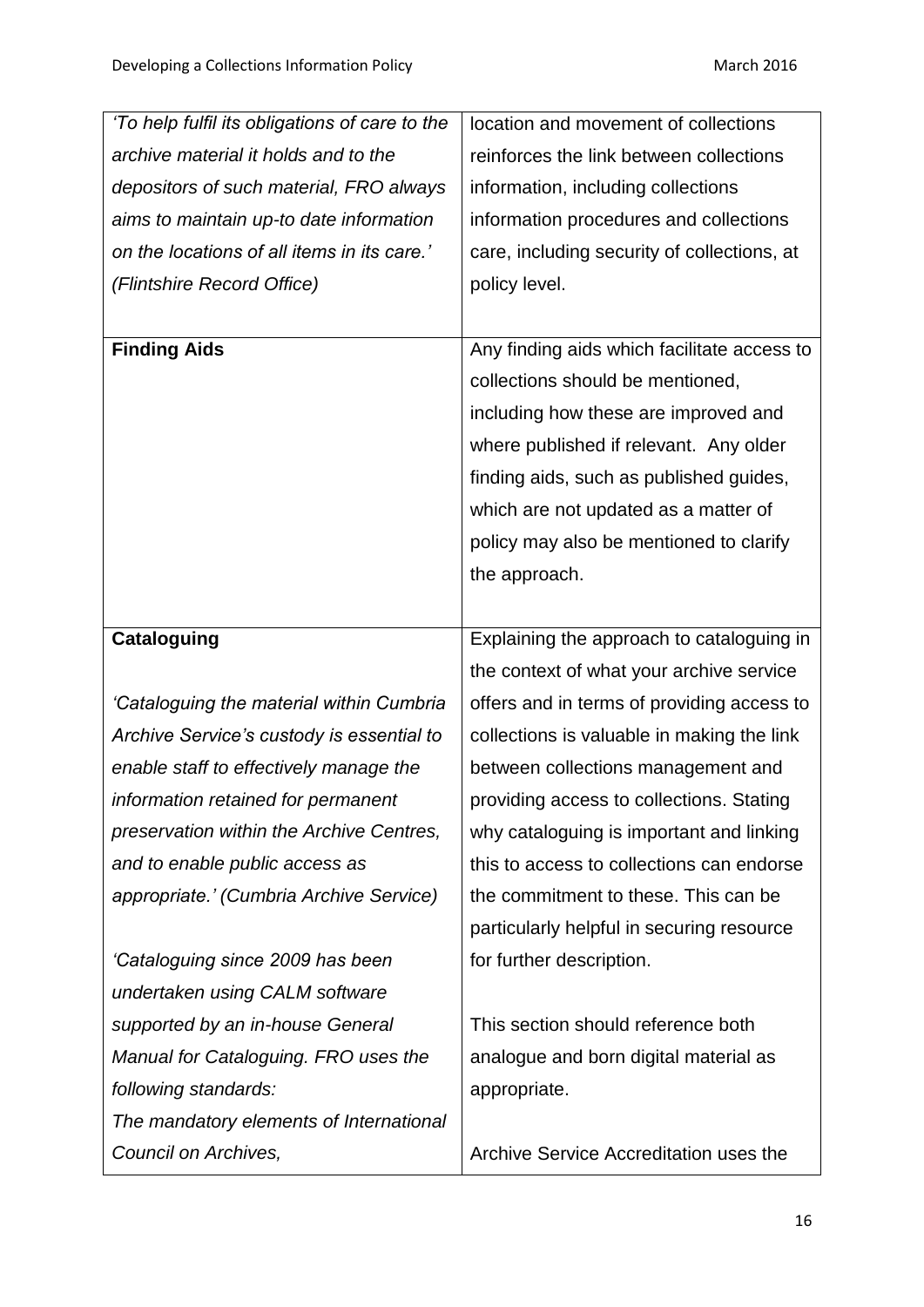*General International Standard of Archival Description [ISAD(G)], International Council on Archives, International Standard Archival Authority for Corporate Bodies, Persons and Families [ISAAR(CPF)], National Council on Archives, Rules for the Construction of Personal, Place and Corporate Names [NCA Rules]' (Flintshire Record Office)*

following categories to describe the cataloguing state, which may be helpful for reference:

- Fully catalogued (the expectation is that this will be in accordance with at the mandatory elements of ISAD (g))
- Fully catalogued (but to a lower standard then ISAD (g)
- Box-listed or roughly-listed material, or collections for which only collection-level descriptions exist
- Completely unlisted collections
- Full catalogue available online

Your policy can make reference to which cataloguing standards you use for analogue and digital collections. If relevant you may also think about including your approach to retrospective conversion and your approach to prioritising cataloguing backlogs and revisiting collections. Any timescales or targets for cataloguing of collections could also be included, or may instead be included in planning.

For services with particularly extensive backlog levels of collections without standards-based information, any policy on making accessible incomplete or lower-quality information to facilitate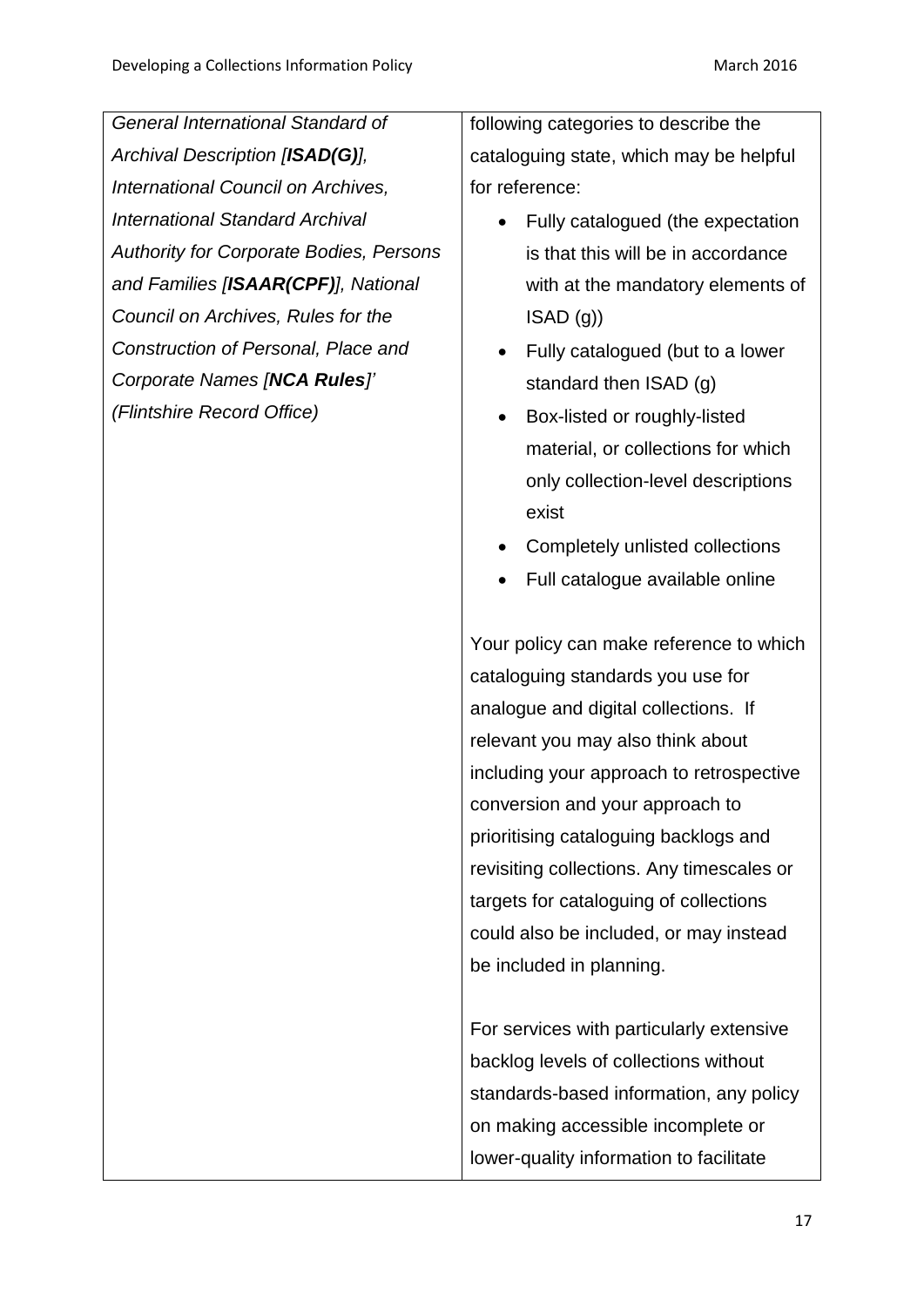|                             | access may be explored and explained.         |
|-----------------------------|-----------------------------------------------|
|                             |                                               |
|                             | Stating where your catalogues are             |
|                             | available internally or externally for        |
|                             | example on your website, through shared       |
|                             | networks such as AIM25 or Archives            |
|                             | Hub, or through TNA's Discovery, makes        |
|                             | clearer the link between cataloguing and      |
|                             | providing better access to collections.       |
|                             |                                               |
| <b>Staffing and Funding</b> | Describing how collections information        |
|                             | activities are resourced, particularly for    |
|                             | archive services with cataloguing             |
|                             | backlogs, establishes a link between          |
|                             | collections information activities, staffing, |
|                             | funding and forward planning.                 |
|                             |                                               |
|                             | Resourcing might include seeking              |
|                             | external grant funding eg Heritage            |
|                             | Lottery Fund, National Cataloguing            |
|                             | Grants Scheme; working in partnership         |
|                             | with other organisations; allocating staff    |
|                             | time to cataloguing work; using               |
|                             | volunteers or dedicated project staff, and    |
|                             | the basis on which                            |
|                             | professional/paraprofessional staff are       |
|                             | needed for cataloguing.                       |
|                             |                                               |
|                             | If your service works extensively with        |
|                             | volunteers to improve collections             |
|                             | information, issues such as intellectual      |
|                             | property in volunteer-created information     |
|                             | and how this can be reused (e.g. if           |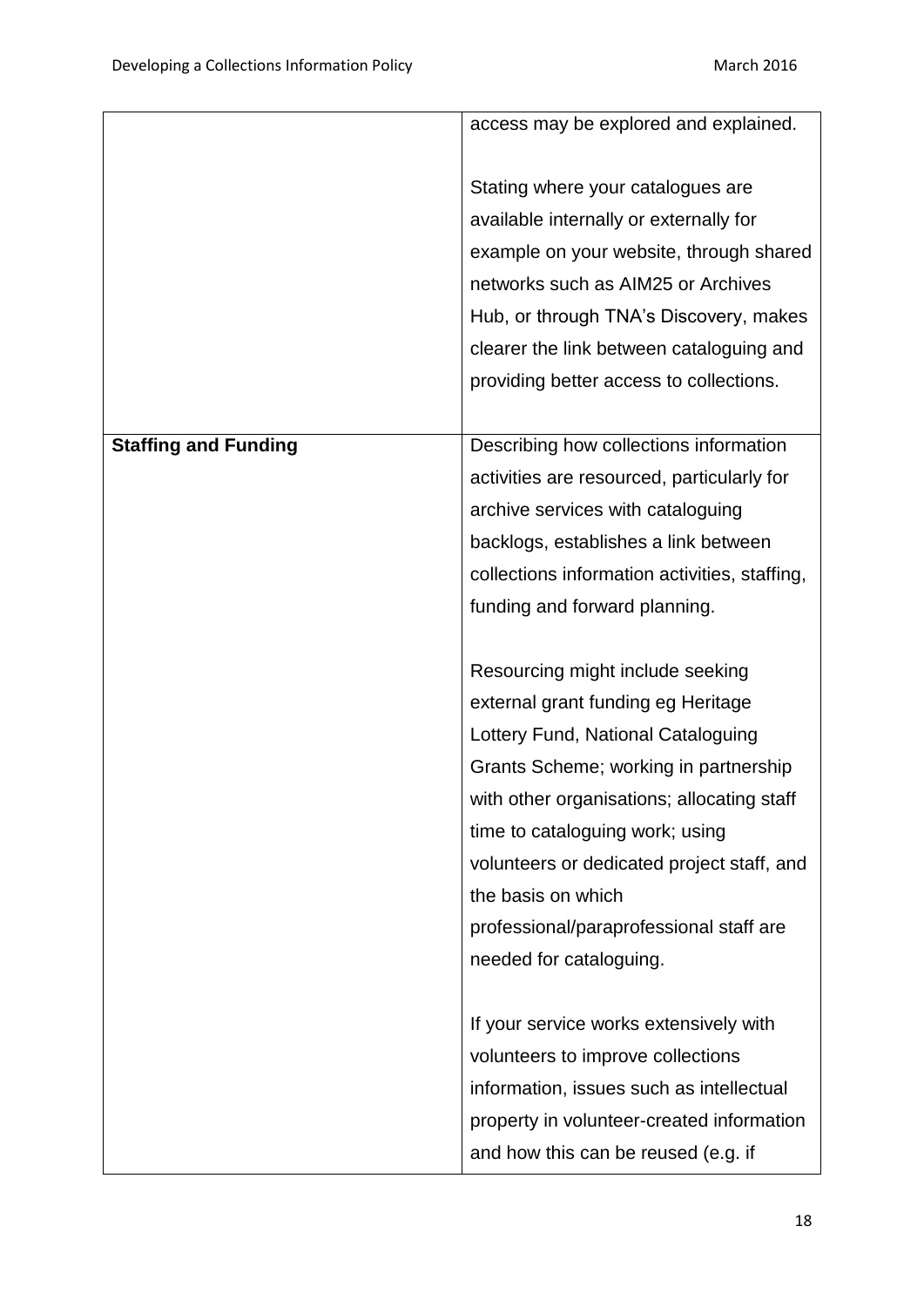|                                    | indexes may be licensed commercially)        |
|------------------------------------|----------------------------------------------|
|                                    | can add transparency to your relationship    |
|                                    | with volunteer contributors.                 |
|                                    |                                              |
| <b>Protecting your Collections</b> | Here you might describe how the archive      |
| <b>Information</b>                 | service ensures the security of its          |
|                                    | collections information to avoid loss or     |
|                                    | compromise, for example if any               |
|                                    | information held in online systems is        |
|                                    | regularly backed up, whether any paper       |
|                                    | files are held in a lockable filing cabinet. |
|                                    | This underlines investment needed in         |
|                                    | protecting resource already expended on      |
|                                    | improving collection information and         |
|                                    | where relevant provides assurance to         |
|                                    | depositors and donors.                       |
|                                    |                                              |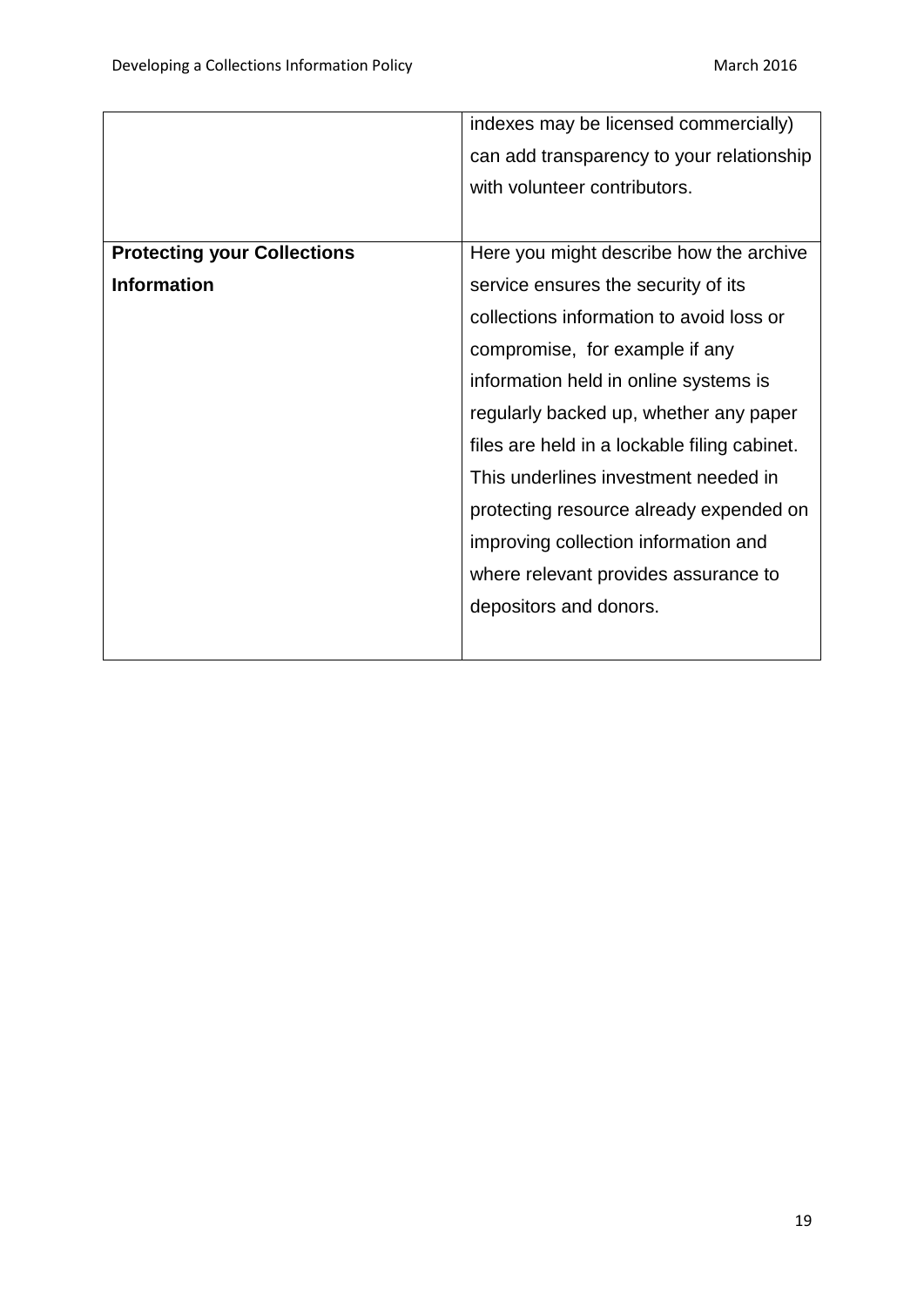#### **7) Further resources**

Archive [Service Accreditation Guidance](http://www.nationalarchives.gov.uk/documents/archives/archive-service-accreditation-guidance.pdf)

[Revisiting Archive Collections](http://www.collectionstrust.org.uk/collections-skills/revisiting-collections)

#### **Websites:**

[UK Archives Discovery Network](http://www.webarchive.org.uk/ukwa/target/339312686/source/alpha.) (UKAD)

The National Archives:

<http://www.nationalarchives.gov.uk/archives-sector/documenting-collections.htm>

[http://www.nationalarchives.gov.uk/archives-sector/loan-agreements-and](http://www.nationalarchives.gov.uk/archives-sector/loan-agreements-and-accessions-registers.htm)[accessions-registers.htm](http://www.nationalarchives.gov.uk/archives-sector/loan-agreements-and-accessions-registers.htm)

[Archives and Records Association](http://www.archives.org.uk/si-dsg/guide-to-standards.html) *Guide to Archival Standards*

#### **Standards**

PAS 197:2009 *Code of Practice for Cultural Collections Management*

BS 6879/ISO 3166-2: 1998, *Codes for the representation of names of countries and their subdivisions, Part 2* 

International Council on Archives, *[General International Standard Archival](http://www.ica.org/en/isadg-general-international-standard-archival-description-second-edition)  [Description \[ISAD \(G\)\],](http://www.ica.org/en/isadg-general-international-standard-archival-description-second-edition)* 2nd edition, 1999

International Council on Archives, *[International Standard Archival Authority Record](http://www.ica.org/en/isaar-cpf-international-standard-archival-authority-record-corporate-bodies-persons-and-families-2nd)  [for Corporate Bodies, Persons and Families](http://www.ica.org/en/isaar-cpf-international-standard-archival-authority-record-corporate-bodies-persons-and-families-2nd) (ISAAR (CPF*), 2004) [http://www.ica.org/en/isaar-cpf-international-standard-archival-authority-record](http://www.ica.org/en/isaar-cpf-international-standard-archival-authority-record-corporate-bodies-persons-and-families-2nd)[corporate-bodies-persons-and-families-2nd](http://www.ica.org/en/isaar-cpf-international-standard-archival-authority-record-corporate-bodies-persons-and-families-2nd)

National Council on Archives, *[Rules for the Construction of Personal, Place and](http://www.archives.org.uk/images/documents/namingrules.pdf)  [Corporate Names](http://www.archives.org.uk/images/documents/namingrules.pdf)*

**Links to Collection Information Policies:**

[Cumbria Archive Service Collection Information Policy](file://///na-storage8/Users$/jshillaker/Objective/DefaultHome/Objects/HYPERLINK%20%22http:/www.cumbria.gov.uk/eLibrary/Content/Internet/542/795/4152114130.pdf%22%20http:/www.cumbria.gov.uk/eLibrary/Content/Internet/542/795/4152114130.pdf)

[Richard Burton Archive, Swansea University](http://www.swansea.ac.uk/iss/archive-and-research-collections/richard-burton-archives/files/Collections%20Information%20Policy.pdf) Collection Information Policy